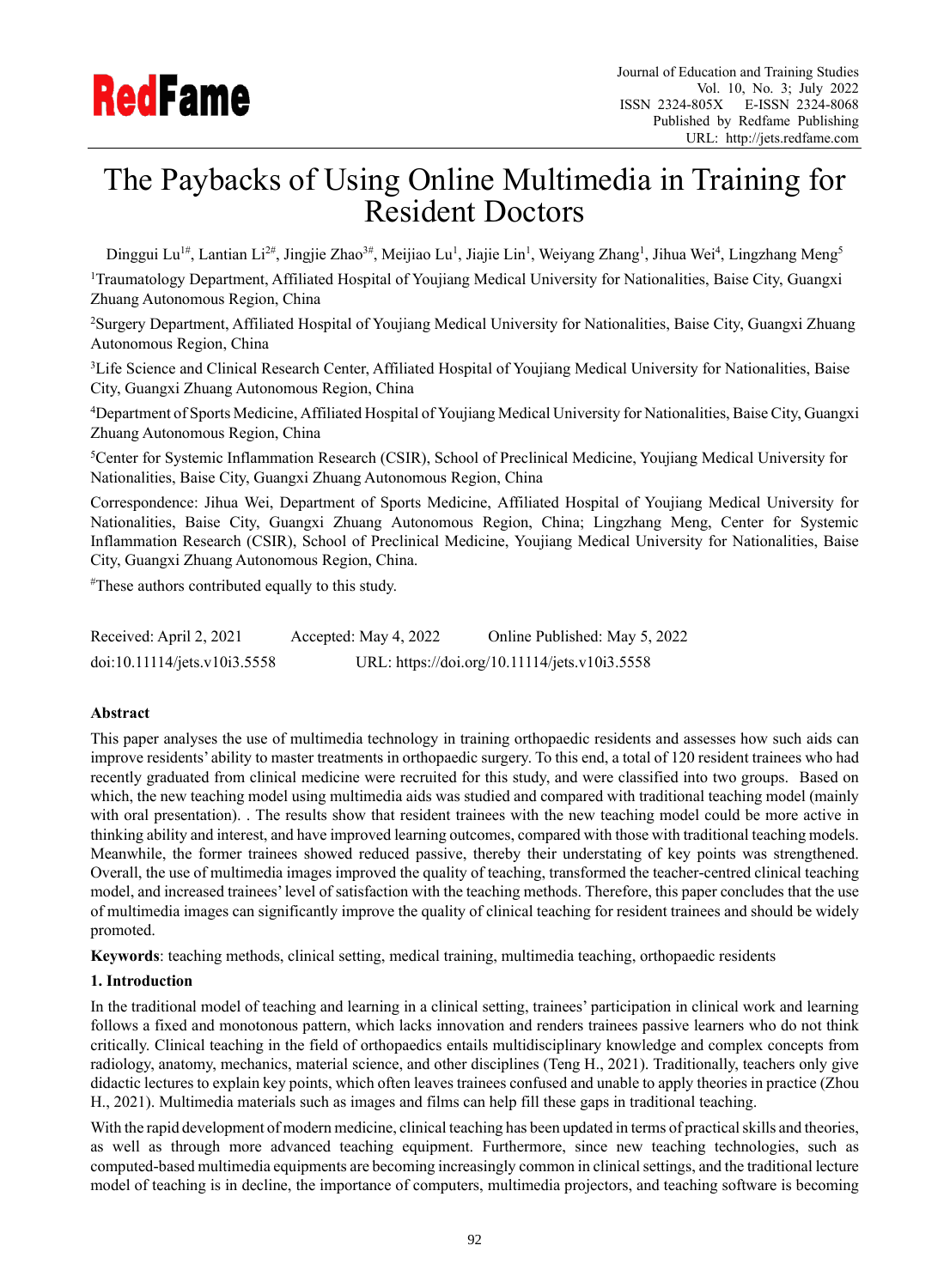more evident. The internet-based education, blended and virtual learning strategies have replaced traditional teaching styles especially during past 2 years that have been adversely affected by the COVID-19 pandemic. Therefore, the quality of clinical teaching now largely depends on the application of multimedia teaching. Multimedia teaching is a method that builds on traditional teaching and further applies images and films to clinical teaching using computers, photography, and photo editing techniques. This method is particularly applicable to clinical medicine, as it involves the anatomy and tissue structure of multiple organs, which is relatively difficult for trainees to comprehend. Since many concepts and principles are also very abstract, it is often difficult for teachers to give accurate verbal descriptions in linguistic terms. By using a computer or multimedia projector, teachers can directly show trainees images of different surgical approaches, regional anatomy, characteristics of tissue injury, methods of revision surgery, and revision results,so that trainees can keep up with a variety of new treatment techniques and treatment methods.

During morning handover meetings, trainees traditionally demonstrate their knowledge through oral presentations. However, supplementing this through multimedia training aids (i.e., through presentations that include photos) can familiarize trainees with the real clinical context, while also giving them a chance to further exercise their oral expression skills. This presentation-style handover may be an effective way to enhance trainees' oratory skills, while also complementing new methods of teaching using visual and realistic images.

## **2. Materials and Methods**

## *2.1 Method*

We recorded the information of trainees enrolled in the standardised training program for resident doctors at the Department of Traumatology and Orthopaedics, Affiliated Hospital of Youjiang Medical University for Nationalities, from October 2019 to December 2021. A total of 120 resident trainees who had recently graduated from clinical medicine and were in the process of completing a 3-month clinical practice were included. For the purpose of this study, the sample was randomly divided into two equal groups (60 participants were assigned to each group), namely the clinical multimedia images group (A) and the clinical practice group (B). A new teaching model that used multimedia aids to supplement surgical images was adopted for Group A, whereas Group B followed traditional teaching methods. A three part test (including a written medical examination, a clinical case practice, and medicalskills practice) wasthen conducted to assess the two groups' performance and outcomes. Based on their results, trainees were divided into three categories: excellent, good and poor.

#### *2.2 Instruments and Software*

Trainees in Group A used Microsoft Office PowerPoint (PPT) to give presentations in their morning handover meetings.

# *2.3 Method of Teaching*

Group A (Experimental group): In daily surgical cases, a resident trainee from the standardised training program that participated in the surgery was responsible for taking photos to record radiological data of the injury site, the surgical incision, the level of the incision, the characteristics of fractures, the implant placed after reduction, and the fluoroscopy of the intraoperative C-arm after reduction. Then, the resident doctor prepared PPT slides depicting these processes. At the handover meeting the next morning, the resident trainee that participated in the surgery gave an oral presentation describing the key features and difficult points of each step. Following this, three senior doctors gave their comments and feedback on the presentation and surgical case.

Group B (control group): The traditional teaching model was applied in Group B, such that the teacher made a teaching plan according to the existing syllabus and requirements of clinical practice. Trainees accompanied the teacher on daily visits of the ward; although they sometimes participated in the surgery, they did not take photos to record the process. During the surgical process, the teacher instead gave oral instructions and the trainees learned by listening. During the handover meeting the next morning, trainees gave oral accounts of the surgery. Following this, three senior doctors gave their comments.

#### *2.4 Indicators to Assess Teaching and Learning*

Separate examinations were held to assess each group's performance in theories and clinical skills, and a survey was conducted to determine trainees'level ofsatisfaction. The theoretical assessment was held in the form of a closed-book test that used objective test questions to assess trainees' grasp on basic theories and concepts. The assessment for clinical skills mainly examined trainees' thinking capacities when diagnosing and treating common orthopaedic diseases, covering diagnosis, clinical manifestations, treatment principles, treatment norms, and the management of related complications (Liu Y., et al. 2002). There was also an on-site session where trainees were asked questions. Unified grading criteria were used in the standardised training of resident doctors.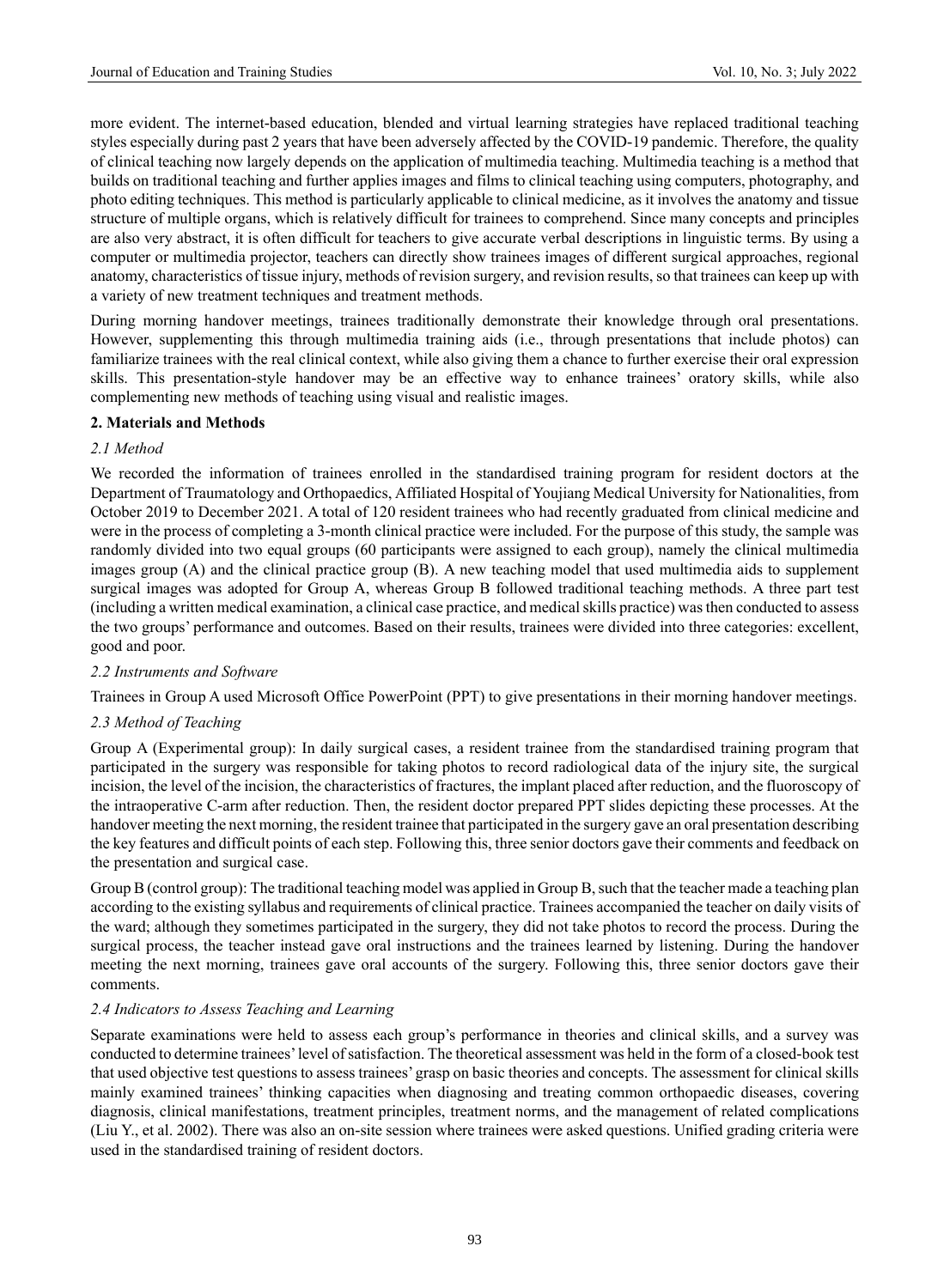# *2.5 Statistical method*

The SPSS 23.0 software was used to analyse the data. The variable data were represented by (mean  $\pm$  standard deviation), and a t-test was used for the two independent samples. The attribute data were represented as rates, and the  $\chi$ 2 test was used to test statistically significant differences at the p< 0.05 level.

## **3. Results**

When comparing the level of satisfaction of the two groups of trainees, the level of satisfaction of the experimental group (Group A) was 82%, while the level of satisfaction of the control group (Group B) was 56%.

When comparing the test results, the experimental group outperformed the control group in terms of their performance in the theoretical assessment and the assessment of clinical skills and thinking ability. These differences were statistically significant (p<0.05). Therefore, the new teaching model with multimedia technique is more effective than the traditional one, and is more reliable. Due to the above reason, the new teaching model should be encouraged.

## **4. Discussion**

The use of multimedia technology (namely, graphic materials) can enhance clinical teaching, which traditionally relies on verbal instruction. The visual nature and directness of multimedia technology makes it possible to better organize the different kinds of content being taught. Not only can this make it easier for trainees to grasp challenging points, but it can also help teachers avoid the monotony and dullness of verbal narration. Furthermore, multimedia teaching can compensate for a lack of resources, for example, by depicting a wider variety of disease types in teaching.

Multimedia teaching makesit possible for teachers and learnersto mutually enhance each other's experience in the clinical setting. In the traditional teaching model, teachers are mainly required to master the content of teaching and enhance trainees'verbal presentation skills. Multimedia teaching reducesthe intensity of clinical teachers'work and makestrainees more active agents, thus providing valuable aid to the teachers. At the same time, teachers and trainees are required to sharpen their computer skills, become more familiar with different software, and master techniques such as image processing or designing and rearranging edits(Wu Y., 2021). In the process of image processing and creating PPTs, trainees can also acquire more information and theoretical knowledge.

In the past, in order to meet the expectations of clinical teaching, teachers would add practical cases to theoretical lectures, for example, by including radiological materials and prompting resident traineesto carry out in-depth analyses. The teacher would ask resident trainees to carefully examine the body, read supporting tests, consult the radiological materials, and review disease treatments (Li Y., et al., 2021). This is a rather compact teaching model that does not do justice to the fact that being a resident trainee is a key part of becoming a clinical physician. During this period, clinical skills and thinking ability may be at its weakest, since residents are transitioning from learning concepts in theory to applying them in practice. Therefore, the starting point of teaching should be to streamline this transition, improve the quality of standardised training, and encourage resident trainees in orthopaedic surgery to learn independently (Wang J., 2021). The model proposed herein (in Group A) ensures that trainees make observations and comprehensively conduct analyses from multiple perspectives, while deepening their sensory understanding of the three-dimensional structure of organs and tissues.

Incorporating multimedia surgical images into clinical teaching has been widely appreciated by teachers and trainees, and has effectively enhanced clinical teaching. In particular, it can liven up the overall atmosphere of teaching and learning (Zhang Y., 2020). When explaining key concepts, teachers can help trainees grasp abstract concepts through visual images. When it comes to clinical skills, teachers can also give vivid demonstrations using such images.

However, it requires a lot more time and effort to take photos during the surgery and to make PPT slides (Chi et al., 2020). Due to the low quality of PPT slides, the potential of multimedia teaching may not always be met, which can affect the quality of clinical teaching. Therefore, how to make use of the advantages of multimedia teaching is one of the important issues in current discussions about clinical teaching.

The vast majority of trainees acquire multimedia skills through observation and self-learning. In this regard, the educational management department should provide timely guidance, organize training courses on multimedia skills, and formulate standards for the production of multimedia teaching aids in clinical medicine, while also offering trainees guidance when they have questions (Li Q., et al., 2021). In this way, the effectiveness of multimedia teaching aids can be optimised in the long-term.

With the popularization of multimedia technology and equipment, the application of multimedia teaching in clinical teaching has been rapidly increasing and is being welcomed by the majority of teachers and trainees. The effect and quality of clinical teaching has also greatly improved as a result. However, due to the generally low level of multimedia skills among clinical teachers at present, traditional teaching methods will still need to be used for a considerable period of time, and multimedia teaching cannot completely replace traditional teaching at this current stage. In the future, we should